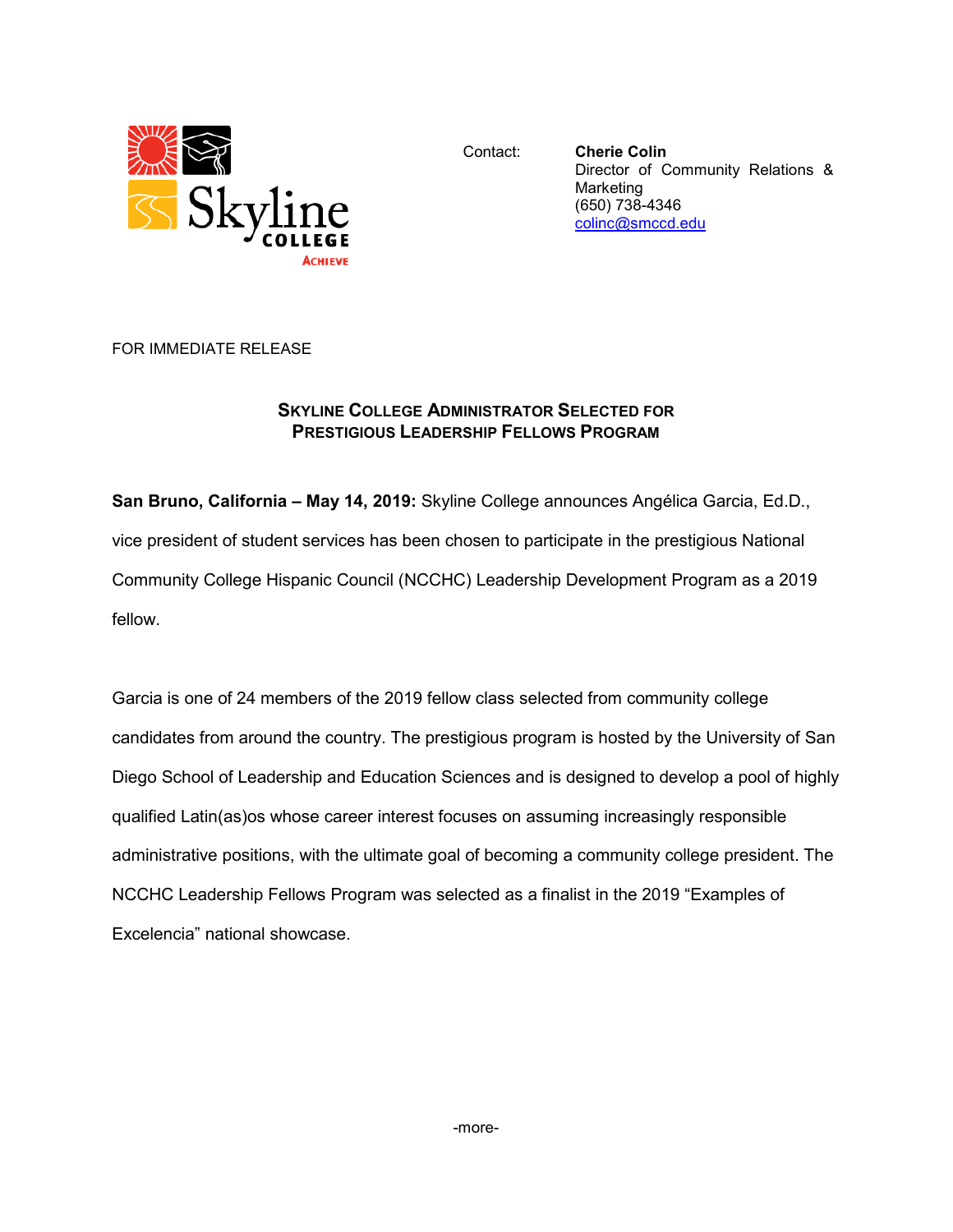## LEADERSHIP FELLOWS PROGRAM – Continued **Page 2** 2

"Preparing strong leaders for the future is the primary purpose of the National Community College Hispanic Council's Leadership Fellows Program," said NCCHC President, Robert Vela. "A demographic shift is occurring in the United States and we are preparing new leaders who can model the way for the growing Hispanic population our community colleges serve. Through this program, fellows gain the necessary knowledge and skills they need to lead higher education into the future and positively impact the economic and civic success of their respective communities."

"We are excited and proud that Dr. Garcia has been chosen to participate in such an important leadership growth opportunity," said Regina Stanback Stroud, president of Skyline College. "Skyline College strives to consistently promote excellence in leadership. We like to say we show up differently at Skyline College. We look forward to Dr. Garcia bringing back to campus new perspectives and embodying the type of leadership we work to foster in order to make a difference in students' lives."

Components of the Leadership Fellows Program include two residential training seminars. The first begins in June as fellows are in residence at the University of San Diego. Each fellow prepares an individualized professional development plan and engages in a mentoring relationship with a Hispanic community college leader, as well as attending the NCCHC Leadership Symposium in the fall and carrying out online activities in between sessions.